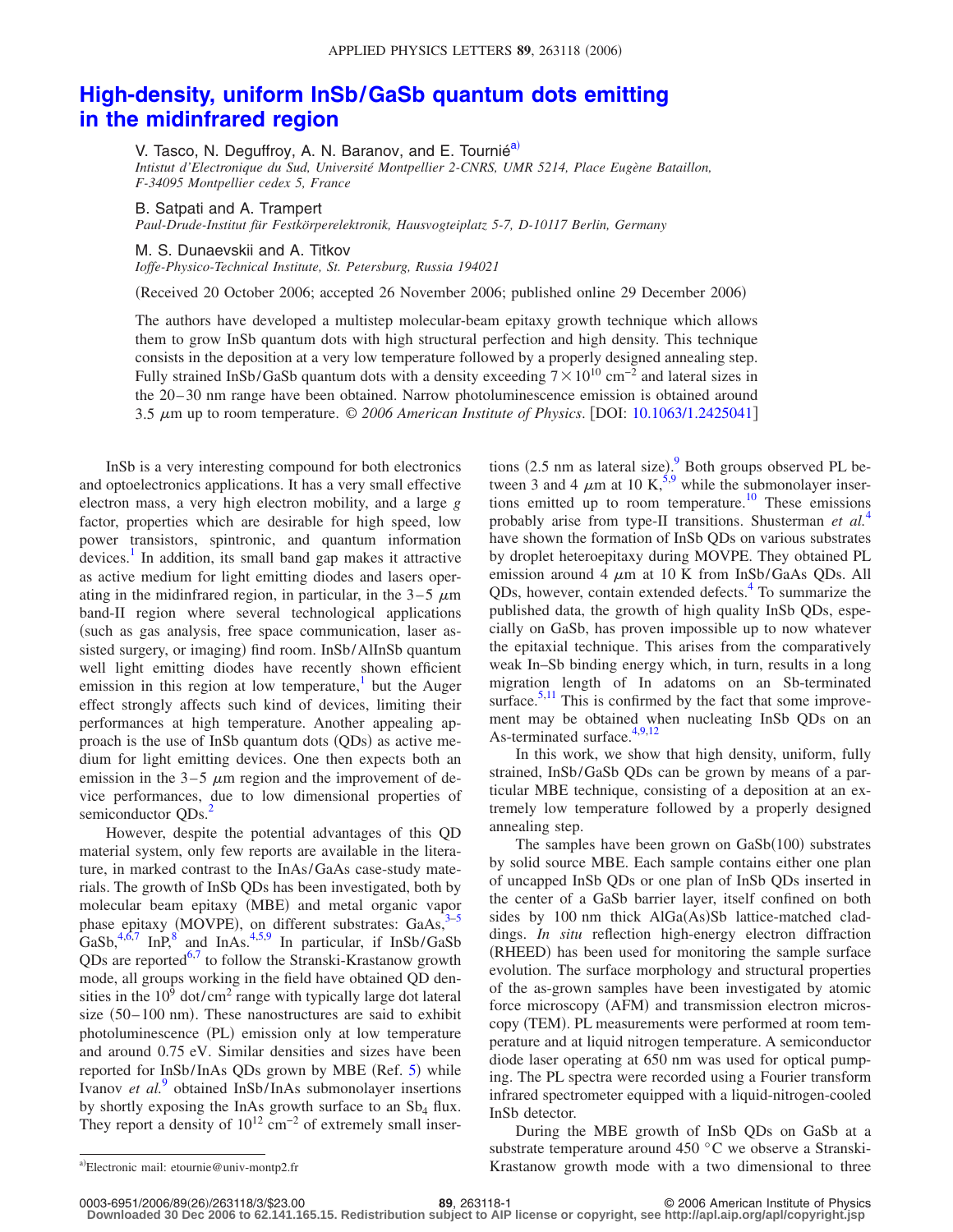<span id="page-1-0"></span>

FIG. 1. AFM scan (size  $1 \times 1 \ \mu m^2$ ) on 2.6 ML of InSb deposited by the usual growth at 450 $\degree$ C (a) and deposited following the two step procedure (b). The insets are the related histograms for the height expressed in nm.

dimensional transition occurring after about 1.7 ML of InSb coverage. We show in Fig.  $1(a)$  $1(a)$  an AFM scan taken from 2.6 ML of InSb deposited at  $450\degree$ C with a growth rate of 0.33 ML/s. The QD density is  $4 \times 10^9$  dot/cm<sup>2</sup> with typical diameters of about 40–80 nm and heights of about 10–15 nm. Further, the InSb QDs exhibit a bimodal distribution, as shown by the size histogram in the inset of Fig.  $1(a)$  $1(a)$ ). Finally, plan-view as well as cross-section TEM reveal that all QDs are plastically relaxed.<sup>13</sup> Such results are in perfect agreement with previously published data.<sup>6[,7](#page-2-6)</sup>

In order to increase the density of nucleation centers, and thus the QD density, the In-adatom migration length should be reduced. Typical MBE growth parameters which can affect the kinetics of the system are the growth temperature, the growth rate, and the amount of deposited InSb. We have varied these parameters from 365 to 450  $^{\circ}$ C, from 0.3 to 1.2 ML/s, and from 1.8 to 2.6 MLs, respectively. Nevertheless, the InSb QD morphological properties are independent of such variations of the growth conditions, even if very wide. This behavior is in marked contrast to the well known InAs/GaAs system which has, however, a comparable lattice mismatch 6.3% for InSb/GaSb versus 7.1% for InAs/GaAs). This confirms the very long diffusion length of In adatoms on an Sb-terminated surface and shows that no significant improvement in the InSb QDs population can be achieved under usual MBE growth conditions.

To overcome this limitation we have developed an innovative growth procedure with parameters far away from usual MBE conditions. The main key of this technique is the deposition of InSb below the Sb-condensation temperature followed by an annealing step. After the completion of the GaSb buffer layer we reduce the substrate temperature down to  $\sim$ 300 °C. A few monolayers of InSb are then deposited. The RHEED pattern then becomes very faint. Indeed, at this temperature an amorphous or polycrystalline InSb film is expected. AFM (not shown here) reveals a uniform surface with a root mean square roughness of about 1 ML. Immediately after InSb deposition, the substrate temperature is increased up to the Sb-desorption value  $(390 °C)$  where an annealing is performed during  $\sim$  20–50 s. The RHEED pattern evolves toward a spottylike pattern indicating the formation of well developed QDs. Figure  $1(b)$  $1(b)$  shows the AFM image (scan size of  $1 \times 1 \ \mu m^2$ ) taken from 2.5 ML of InSb deposited according to this procedure. The uniform surface observed after the InSb deposition at low temperature has been replaced by well defined nanostructures after the annealing step. A dot density of  $7.4 \times 10^{10}$  cm<sup>-2</sup>, i.e., one order of magnitude higher than that ever reported, and a narrow monomodal distribution [inset of Fig.  $1(b)$  $1(b)$ ] are obtained. Their average sizes are strongly reduced down to  $13\pm3$  nm for the radius and  $1-3$  nm for the height. Therefore, this two step growth technique enables a noticeable improvement of the dot distribution, with respect to any other reported conditions. These results are interpreted as follows. At a temperature as low as 300 °C, not only the In-migration length is naturally reduced but also Sb-solid clusters are formed which further suppress In migration. The annealing step allows the evaporation of the excess Sb. The InSb film crystallizes and evolves toward its lowest energy state, i.e., formation of well developed QDs. Each parameter involved in this procedure (amount of deposited material, V/III ratio, heating rate, and annealing time) has its own effect on the final result. For example, a too long annealing step leads to large QDs again.

Plan-view and cross-section TEM analyses have also been performed on such QDs buried within GaSb layers. Figure  $2(a)$  $2(a)$ ) shows a bright-field cross-sectional TEM image under conditions close to the chemical sensitive 002 twobeam case). It demonstrates the existence of a wetting layer with a high density of QDs by the strong contrast variations along the InSb layer compared to the adjoining homogeneous GaSb. Note that the interfacial zones are free of extended defects, and no threading dislocations are observed in contrast to the previous results for usual MBE growth conditions. $^{13}$  By tilting the sample to get the interface inclined to the electron beam and to adjust  $g = 220$  diffraction conditions, as shown in Fig.  $2(b)$  $2(b)$ ), the InSb QDs are clearly detected due to the effect of the strain field on diffracted intensity. The InSb QDs appear to be very uniform, with an average diameter of about 10 nm. The lattice strain field around the InSb QDs appears as lobes of dark contrast low intensity) with lines of no contrast perpendicular to **g** [the so called coffee bean contrast, $14$  more evident in the inset of Fig.  $2(b)$  $2(b)$ ]. This particular strain effect corresponds to fully strained InSb QDs with an ovoid or almost spherical shape.

Finally, Fig.  $3(a)$  $3(a)$ ) shows PL spectra taken under different excitation intensities at 90 K from this high density InSb/GaSb QD sample. Even under low optical excitation intensity  $(4 \times 10^{-1} \text{ W/cm}^2)$ , the sample exhibits PL emission peaked at 360 meV with a full width at half maximum of 47 meV which we attribute to transitions involving the QD ground state (GS). A second peak is also evident at higher energy (500 meV) and its band filling dynamics at different **Downloaded 30 Dec 2006 to 62.141.165.15. Redistribution subject to AIP license or copyright, see http://apl.aip.org/apl/copyright.jsp**